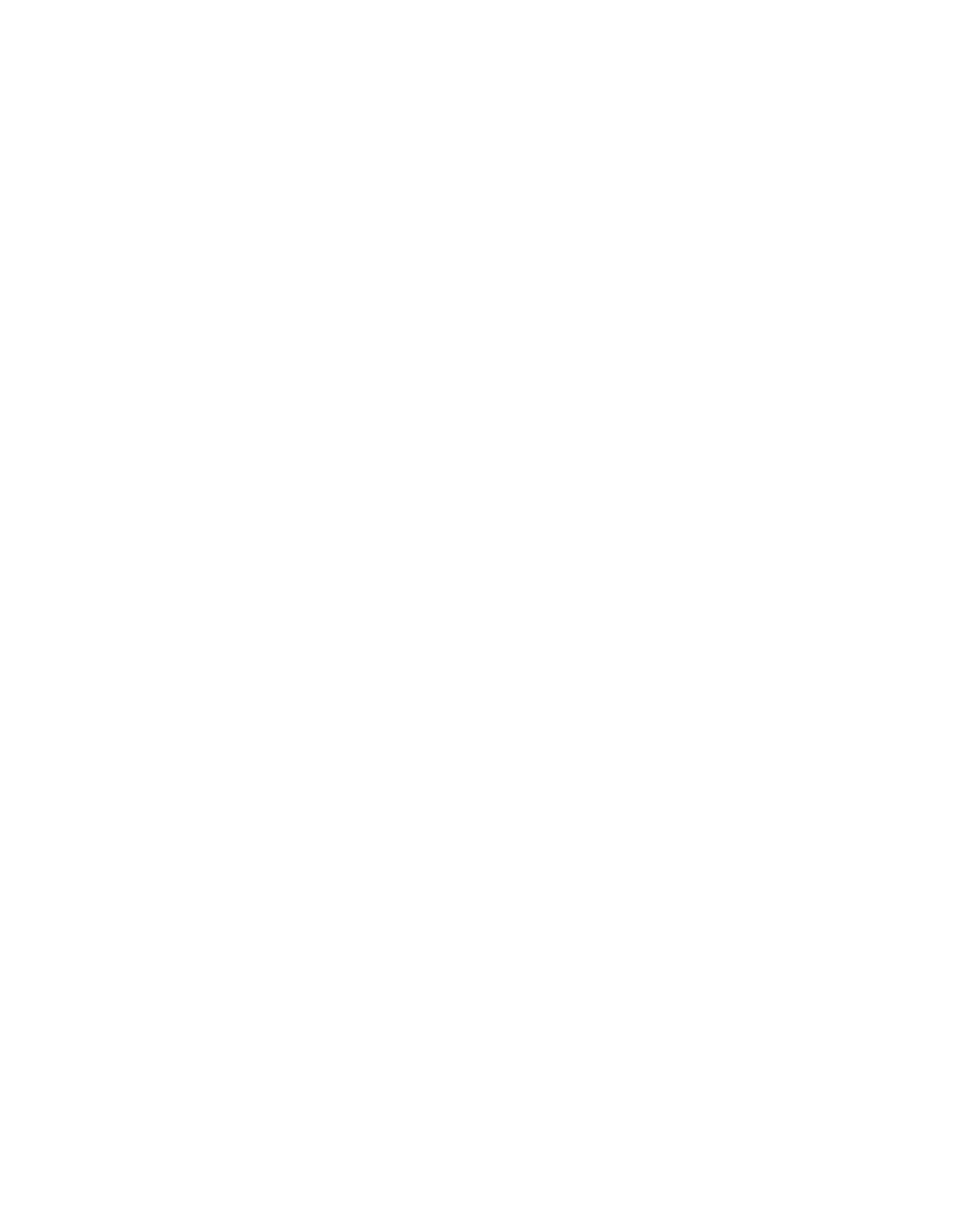### **ADVANCE HEALTH CARE DIRECTIVE**

(*Under Authority of California Probate Code Sections 4670 et seq.*)

### **CATHOLIC TEACHING CONCERNING END OF LIFE DECISIONS**

**Death Is A Normal Part of the Human Condition.** Death is neither to be feared and avoided at all costs, nor to be sought and directly procured.

**Euthanasia Is Wrong.** Euthanasia is not permitted. Euthanasia is defined as the intentional ending of human life by act or omission in order to relieve suffering.

**Pain Relief.** Modern pain control techniques do not ordinarily shorten life. However, the use of medicine to treat severe pain is acceptable even if, hypothetically, it were to shorten life. In any event, pain control is not the same as euthanasia, since death is not the objective of the treatment. Maintenance of lucidity is an important element in preparing for death, but severe pain should be alleviated to the extent possible.

**Proportionality of Life-Sustaining Medical Treatment.** Decisions to administer, refuse, or discontinue life-sustaining treatment should be based on the concept of proportionality. One does not have an obligation to pursue a life-sustaining treatment if its risks or burdens are disproportionate to its expected benefits. The concept of burden is broad and must be individually assessed; it includes aspects such as the discomfort, risk, and expense of the treatment in question.

**Nutrition and Hydration (Food and Water).** The failure to provide a patient with nutrition and hydration – *for the purpose of ending the patient's life or accelerating the patient's death* – constitutes euthanasia and is always wrong, even when nourishment must be provided by artificial means. However, situations can arise where the provision of nutrition and hydration no longer provides substantial benefits and is actually burdensome to a dying patient. In such cases, the provision of food and water, by artificial means or otherwise, may no longer be appropriate, even if the dying process is *incidentally* hastened.

**Consultation with Medical and Spiritual Advisors.** It is not always easy for patients, family, or health care agents to apply the principles of proportionality to a particular situation. Consultation with medical advisors is almost always required in order to evaluate potential benefits, burdens, and risks. Consultation with competent spiritual advisors may help patients, family, or health care agents arrive at objective and honest decisions.

**More Detailed Guidance Is Available.** Most of the foregoing principles are drawn from the *Declaration on Euthanasia* which was promulgated in 1980 by the Vatican Congregation for the Doctrine of the Faith. Additional Church documents and guidance can be found on the website of the United States Conference of Catholic Bishops: www.usccb.org/prolife.

#### **Part 1 – POWER OF ATTORNEY FOR HEALTH CARE**

| Primary Appointment. I, 1, 2008.<br>1.1<br>individual as my agent to make health care decisions for me: | hereby designate the following                                                                                                                                                                                                 |
|---------------------------------------------------------------------------------------------------------|--------------------------------------------------------------------------------------------------------------------------------------------------------------------------------------------------------------------------------|
| Print Name:                                                                                             | Relationship:                                                                                                                                                                                                                  |
| Home Phone:<br>Work Phone:                                                                              | Mailing Address: National Address and Address and Address and Address and Address and Address and Address and Address and Address and Address and Address and Address and Address and Address and Address and Address and Addr |
| Cell Phone:                                                                                             | E-Mail Address:                                                                                                                                                                                                                |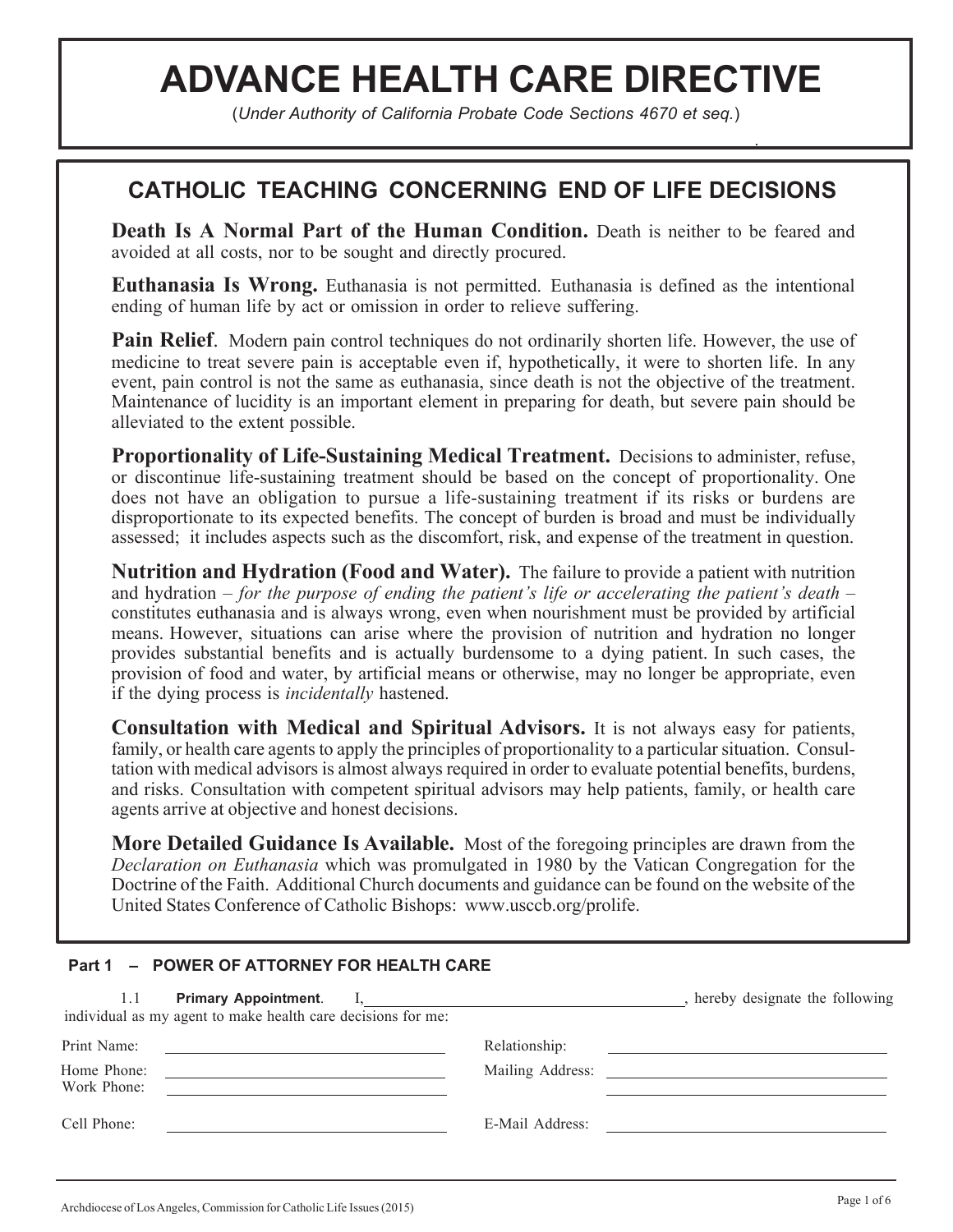1.2 **First Alternate Appointment**. If I revoke my agent's authority or if my agent is not willing, able, or reasonably available to make a health care decision for me, I designate as my first alternate agent:

| Print Name: | Relationship:<br><u> 1980 - Andrea Barbara, poeta esperanto-poeta esperanto-poeta esperanto-poeta esperanto-poeta esperanto-poeta</u>                                                                                                             |  |
|-------------|---------------------------------------------------------------------------------------------------------------------------------------------------------------------------------------------------------------------------------------------------|--|
| Home Phone: |                                                                                                                                                                                                                                                   |  |
| Work Phone: |                                                                                                                                                                                                                                                   |  |
| Cell Phone: |                                                                                                                                                                                                                                                   |  |
| 1.3         | <b>Second Alternate Appointment</b> . If I revoke the authority of my agent and first alternate agent or if neither is<br>willing, able, or reasonably available to make a health care decision for me, I designate as my second alternate agent: |  |
| Print Name: | Relationship:<br><u> 1989 - Johann Stein, mars an t-Amerikaansk kommunister (</u>                                                                                                                                                                 |  |
| Home Phone: | Mailing Address:                                                                                                                                                                                                                                  |  |
| Work Phone: |                                                                                                                                                                                                                                                   |  |
| Cell Phone: | E-Mail Address:                                                                                                                                                                                                                                   |  |

1.4 **Agent's Authority**. My agent is authorized to make all health care decisions for me, including decisions to provide, withhold or withdraw medical treatment to keep me alive, *except as I state in Part 2 below*.

1.5 **When Agent's Authority Becomes Effective.** My agent's authority becomes effective when my primary physician determines that I am unable to make my own health care decisions.

1.6 **Agent's Obligation**. My agent shall make health care decisions for me in accordance with (i) this power of attorney for health care, (ii) any instructions I give in Part 2 of this form, and (iii) my other wishes to the extent known to my agent. To the extent my wishes are unknown, my agent shall make health care decisions for me in accordance with what my agent determines to be in my best interest. In determining my best interest, my agent shall consider my personal values to the extent known to my agent.

1.7. **Agent's Post-Death Authority**. My agent is authorized to make anatomical gifts, authorize an autopsy, and direct disposition of my remains, except as I state here or in Parts 3 and 4 of this form:

[*Continue on Page 5 if necessary*]

#### **Part 2 – INSTRUCTIONS FOR HEALTH CARE**

2.1 **Health Care Decisions Should Be Consistent With Catholic Teaching**. Any decision concerning my health care should be consistent with relevant teachings of the Roman Catholic Church. Those teachings are summarized on the first page of this Advance Health Care Directive.

2.2 **End-Of-Life Decisions**. It is impossible to adequately anticipate all the considerations which must be weighed at the time when a decision concerning life-sustaining treatment is to be made. Therefore, if I have appointed an agent in Part 1 above, I have full confidence in the judgment of that person, and I request that my health care providers follow his or her instructions.

2.3 **Special Instructions (Optional)**. The following lines may be used to set forth any further directions, limitations, or statements concerning health care, treatment, services and procedures:

[*Continue on Page 5 if necessary*]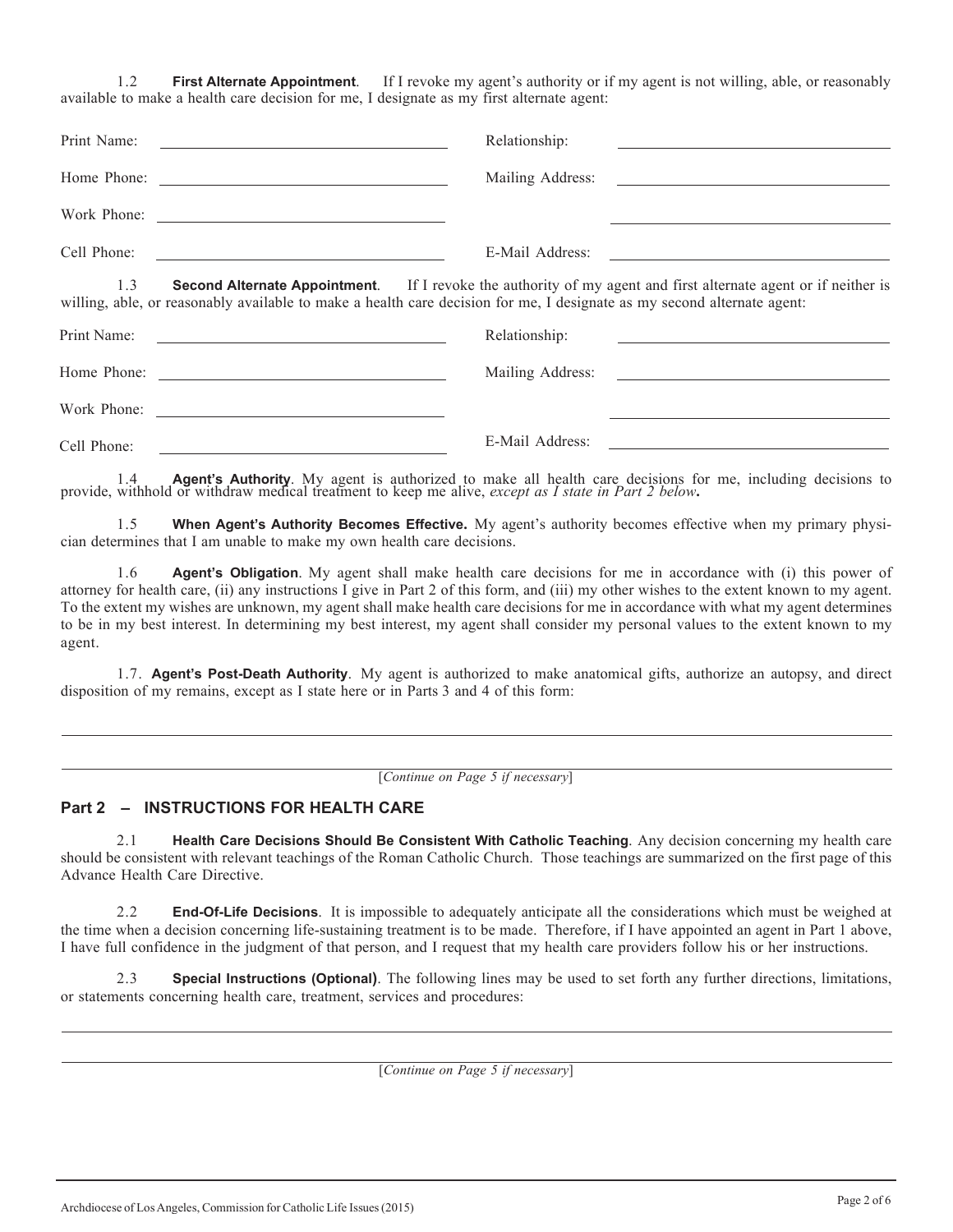#### **Part 3 – DONATION OF ORGANS (***OPTIONAL***)**

The agent designated in this document has the authority to make anatomical gifts unless contrary intentions have been expressed. In order to clearly express your intentions, check (a) or (b) and use blank spaces for any limitations:



- (a) I do not wish to donate any of my organs, tissues or parts upon my death.
- $\Box$  (b) I give any needed organs, tissues, or parts,

**OR** – My gift is limited to the following organs, tissues or parts only:

My gift is for the following purposes (cross out any of the following you do not want):

(1) Transplant (2) Therapy (3) Research (4) Education

Other limitations:

#### **Part 4 – DISPOSITION OF REMAINS (***OPTIONAL***)**

4.1 **Agent's Authority**. I understand that my agent designated in this document has the authority to dispose of my remains unless I otherwise provide, in writing.

4.2 **Instructions**. My instructions for the disposition of my remains are described in:

| (a) | A written contract for funeral services with: |                                                    |
|-----|-----------------------------------------------|----------------------------------------------------|
|     |                                               | Name of Funeral Director, Mortuary and/or Cemetery |
| (b) | My will, which I keep:                        |                                                    |
|     |                                               | Location of Will                                   |
| (c) | Instructions as follows:                      |                                                    |
|     |                                               |                                                    |
|     |                                               | Specific Instructions                              |

#### **Part 5 – HIPAA DISCLOSURE AUTHORIZATION**

5.1 **Authorized Disclosures of Medical Information**. I hereby grant to each of the individuals named as my primary and alternative health care agents in Part 1 of this document full power and authority to request, review and receive any information, verbal or written, regarding my physical or mental health, to the same extent that I myself would have such rights under the Health Insurance Portability and Accountability Act of 1996. I further grant to each of said individuals the further right to consent to the disclosure of such information to third parties.

5.2 **HIPAA Authorization Effective Immediately**. The foregoing authorizations are effective immediately and, notwithstanding the provisions of Section 1.5 above, are not contingent on my own inability to make health care decisions.

#### **Part 6 – REVOCATION OF PRIOR DIRECTIVES**

6.1 **Revocation of Prior Appointments of Health Care Agents**. By execution of this document, I hereby revoke all prior Powers of Attorney for Health Care and any and all other appointments of health care agents under the laws of any jurisdiction within or without the United States of America.

6.2 **Revocation of Prior Health Care Directives**. By execution of this document, I hereby revoke all prior documents, wherever executed within or without the United States of America, which would be deemed to function as an Advance Health Care Directive under the laws of the State of California.

#### **Part 7 – SIGNATURE AND WITNESSES**

7.1 **Effect of Copy**. A copy of this form has the same effect as the original.

#### 7.2 **Signature and Date**.

Date of Signature:  $0, 20$ 

Place of Signature:

(*sign your name*)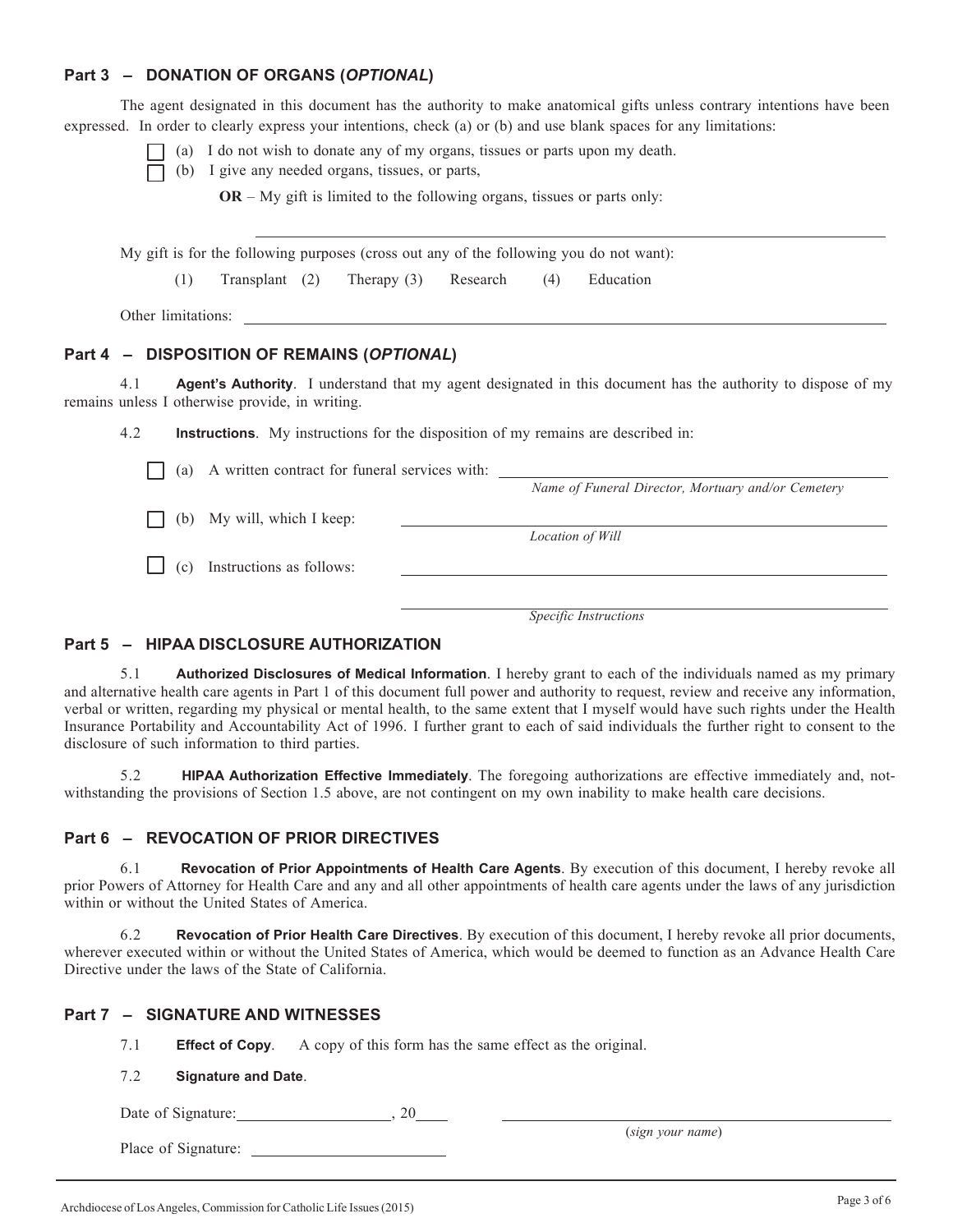7.3 **Statement of Witnesses**. I declare under penalty of perjury under the laws of California (i) that the individual who signed or acknowledged this advance health care directive is personally known to me, or that the individual's identity was proven to me by convincing evidence (ii) that the individual signed or acknowledged this advance directive in my presence, (iii) that the individual appears to be of sound mind and under no duress, fraud, or undue influence, (iv) that I am not a person appointed as agent by this advance directive, and (v) that I am not the individual's health care provider, an employee of the individual's health care provider, the operator of a community care facility, an employee of an operator of a community care facility, the operator of a residential care facility for the elderly, nor an employee of an operator of a residential care facility for the elderly.

| First Witness:  |                | Address: |  |  |
|-----------------|----------------|----------|--|--|
|                 | (signature)    |          |  |  |
| (data)          | (printed name) |          |  |  |
| Second Witness: |                | Address: |  |  |
|                 | (signature)    |          |  |  |
| (data)          | (printed name) |          |  |  |

7.4 **Additional Witness Statement**. At least one of the above witnesses must also sign a declaration as follows:

I further declare under penalty of perjury under the laws of California that I am not related to the individual executing this advance health care directive by blood, marriage, or adoption, and to the best of my knowledge, I am not entitled to any part of the individual's estate upon his or her death under a will now existing or by operation of law.

(*signature*) (*signature*)

#### **Part 8 – ACKNOWLEDGMENT BEFORE NOTARY PUBLIC**

8.1 **Notary Public Acknowledgment As Alternative To Witnesses In Part 7**. Acknowledgment before a Notary Public is not required if properly witnessed in Part 7 above. Acknowledgment before a Notary Public does not eliminate the need for the Statement of a Patient Advocate or Ombudsman, in Part 9 below, which is required for patients in skilled nursing facilities.

A notary public or other officer completing this certificate verifies only the identity of the individual who signed the document to which this certificate is attached, and not the truthfulness, accuracy, or validity of that document.

| <b>STATE OF CALIFORNIA</b> |  |
|----------------------------|--|
|                            |  |
| COUNTY OF LOC INCELES      |  |

COUNTY OF LOS ANGELES )

On , 20 , before me, ,

) ss

personally appeared , who proved

 to me on the basis of satisfactory evidence to be the person(s) whose name(s) is/are subscribed to the within instrument and acknowledged to me that he/she/they executed the same in his/her/their authorized capacity(ies), and that by his/her/their signature(s) on the instrument the person(s), or the entity upon behalf of which the person(s) acted, executed the instrument.

 I certify under the PENALTY OF PERJURY under the laws of the State of California that the foregoing paragraph is true and correct.

WITNESS my hand and official seal

 *Notary Public*

[*Seal*]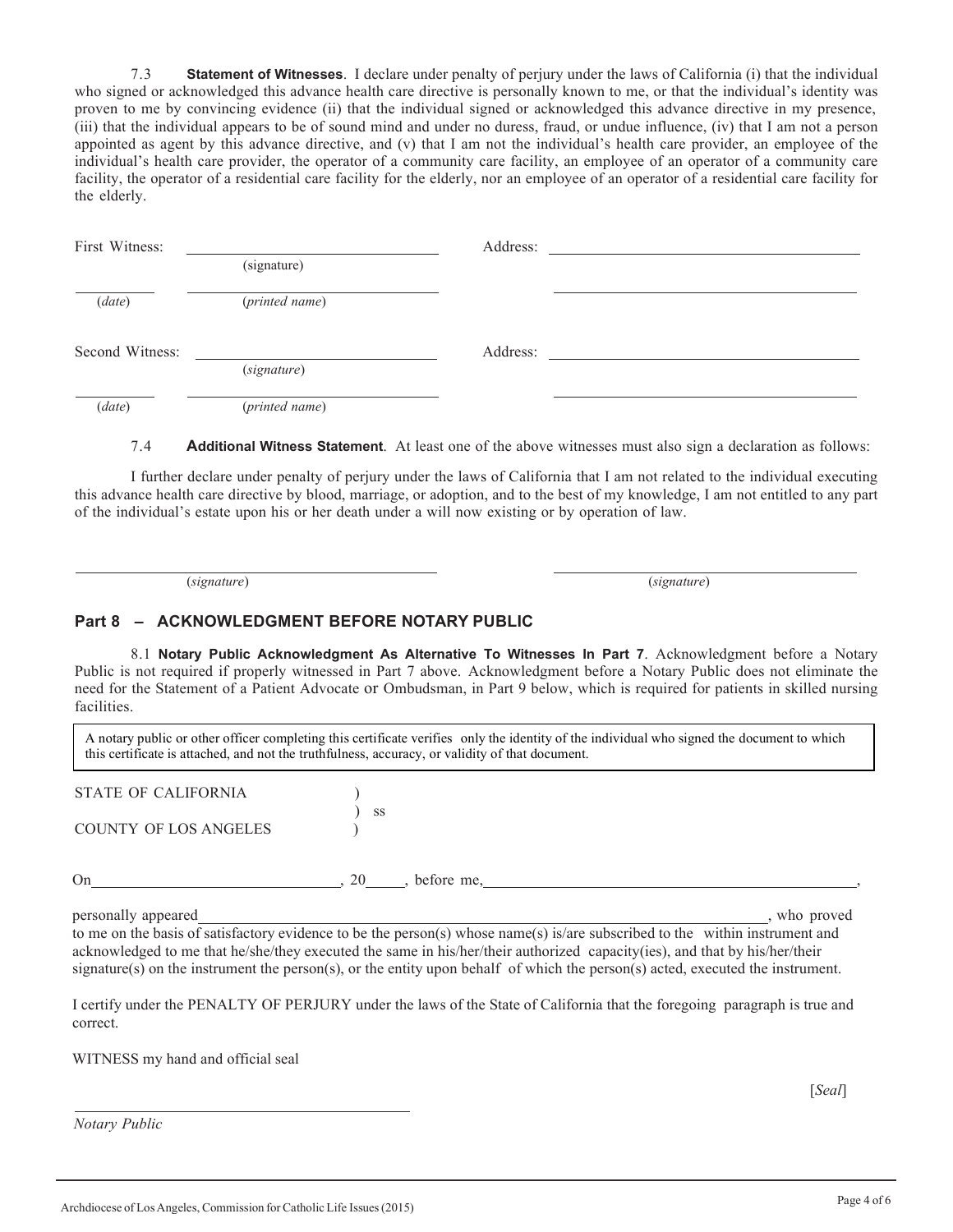#### **Part 9 – SPECIAL WITNESS REQUIREMENT (***FOR PATIENTS IN SKILLED NURSING FACILITIES***)**

9.1 **Patient Advocate or Ombudsman**. The following statement is required only for patients in a skilled nursing facility – a health care facility that provides the following basic services: skilled nursing care and supportive care to patients whose primary need is for availability of skilled nursing care on an extended basis. In such situations, the patient advocate or ombudsman must sign the following statement, even if this document is notarized.

| STATEMENT OF PATIENT ADVOCATE OR OMBUDSMAN |  |                                                                                                                                                                                                                                                                                                                                                                                                                    |                                                                                                                                                                                                                                                            |
|--------------------------------------------|--|--------------------------------------------------------------------------------------------------------------------------------------------------------------------------------------------------------------------------------------------------------------------------------------------------------------------------------------------------------------------------------------------------------------------|------------------------------------------------------------------------------------------------------------------------------------------------------------------------------------------------------------------------------------------------------------|
|                                            |  |                                                                                                                                                                                                                                                                                                                                                                                                                    | I declare under penalty of perjury under the laws of California that I am a patient advocate or ombudsman as designated by<br>the State Department of Aging and that I am serving as a witness as required by Section 4675 of the California Probate Code. |
| Date:                                      |  | $\frac{20}{\sqrt{1-\frac{1}{20}}}\frac{1}{\sqrt{1-\frac{1}{20}}}\frac{1}{\sqrt{1-\frac{1}{20}}}\frac{1}{\sqrt{1-\frac{1}{20}}}\frac{1}{\sqrt{1-\frac{1}{20}}}\frac{1}{\sqrt{1-\frac{1}{20}}}\frac{1}{\sqrt{1-\frac{1}{20}}}\frac{1}{\sqrt{1-\frac{1}{20}}}\frac{1}{\sqrt{1-\frac{1}{20}}}\frac{1}{\sqrt{1-\frac{1}{20}}}\frac{1}{\sqrt{1-\frac{1}{20}}}\frac{1}{\sqrt{1-\frac{1}{20}}}\frac{1}{\sqrt{1-\frac{1}{2$ |                                                                                                                                                                                                                                                            |
|                                            |  | (printed name)                                                                                                                                                                                                                                                                                                                                                                                                     |                                                                                                                                                                                                                                                            |
|                                            |  |                                                                                                                                                                                                                                                                                                                                                                                                                    |                                                                                                                                                                                                                                                            |
|                                            |  |                                                                                                                                                                                                                                                                                                                                                                                                                    |                                                                                                                                                                                                                                                            |
|                                            |  |                                                                                                                                                                                                                                                                                                                                                                                                                    |                                                                                                                                                                                                                                                            |

**COPIES**

**CALIFORNIA LAW PERMITS PHOTOCOPIES OF THIS DOCUMENT TO BE RELIED UPON AS THOUGH THEY WERE ORIGINALS. IT IS RECOMMENDED THAT YOU KEEP POSSESSION OF YOUR ORIGINAL AND THAT YOU CONSIDER GIVING PHOTOCOPIES TO – AND DISCUSS YOUR SPECIFIC DESIRES WITH:**

**(1) YOUR AGENT AND ALTERNATIVE AGENTS,**

- **(2) YOUR PRIMARY PHYSICIAN,**
- **(3) SIGNIFICANT MEMBERS OF YOUR FAMILY, AND**
- **(4) ANY OTHER PERSON WHO IS LIKELY TO BE CALLED IN A MEDICAL EMERGENCY.**

**IT IS VERY IMPORTANT TO KEEP A RECORD OF THE PERSONS WHO HAVE RECEIVED COPIES – IN CASE YOU WISH TO REVOKE OR MODIFY THIS DIRECTIVE.**